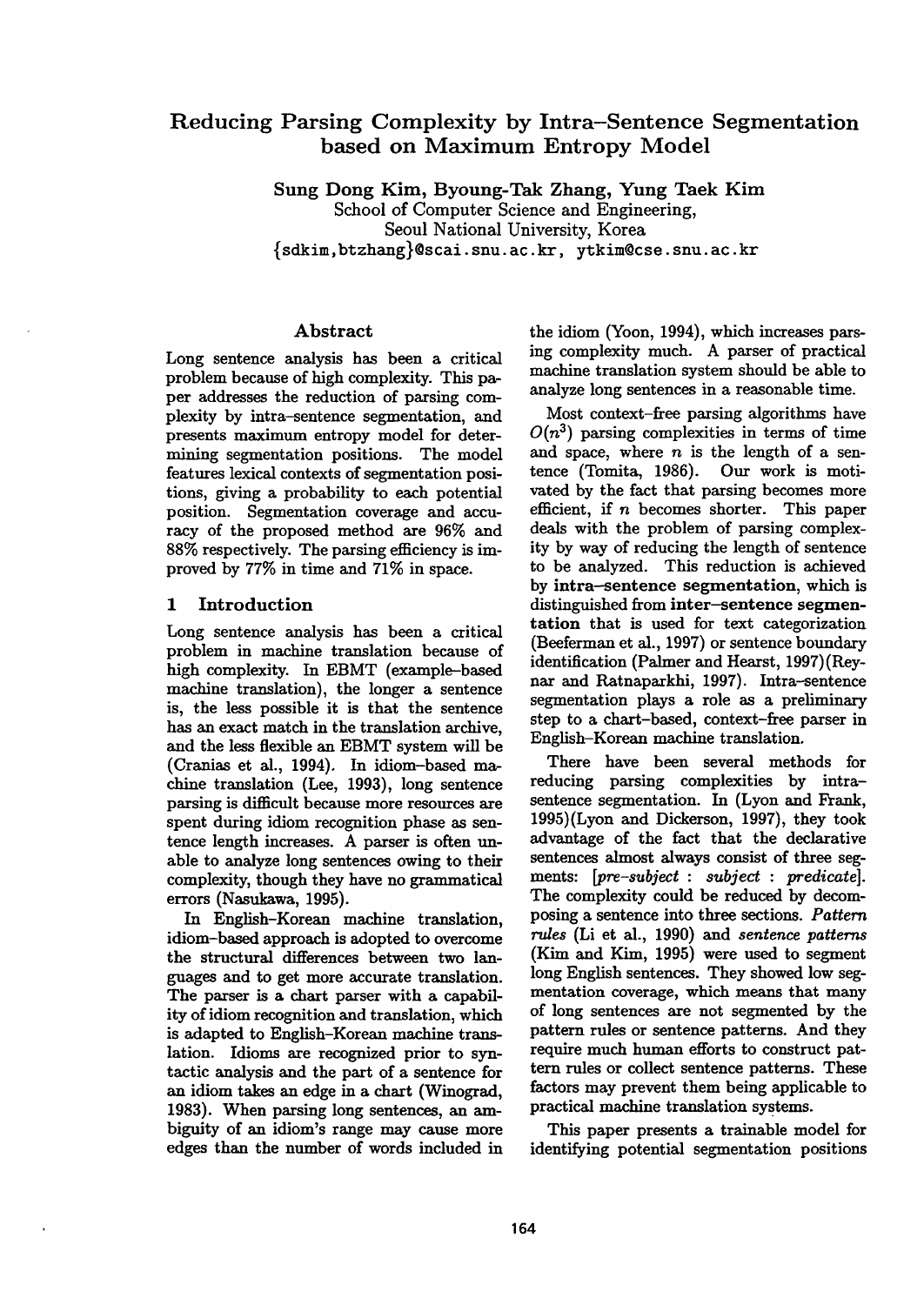in a sentence and determining appropriate segmentation positions. Given a corpus annotated with segmentation positions, our model automatically learns the contextual evidences about segmentation positions, which relieves human of burden to construct pattern rules or sentence patterns. These evidences are combined under the maximum entropy framework (Jaynes, 1957) to estimate the probability for each position. By intra-sentence segmentation based on the proposed model, we achieve more improved parsing efficiency by 77% in time and 71% in space.

In Section 2 we introduce the maximum entropy model. Section 3 describes features incorporated into the model and the process of identifying potential segmentation positions. The determination schemes of segmentation positions are described in Section 4. Segmentation performance of the model is presented with the degree of contribution to efficient parsing by the segmentation in Section 5. We also compare our approach with other intrasentence segmentation approaches. Section 6 draws conclusions and presents some further works.

## 2 Maximum Entropy Modeling

Sentence patterns or pattern ruels specify the sub-structures of the sentences. That is, segmentation positions are determined in view of the global sentence structure. If there is no matched rules or patterns with a given sentence, the sentence could not be segmented. We assume that whether a word is a segmentation position depends on its surrounding context. We try to find factors that affect the determination of segmentation positions. Maximum entropy is a technique for automatically acquiring knowledge from incomplete information, without making any unsubstantiated assumptions. It masters subtle effects so that we may accurately model subtle dependencies. It does not make any unwarranted assumptions, which means that maximum entropy learns exactly what the data says. Therefore it can perform well on unseen data.

The idea is to construct a model that assigns a probability to each potential segmentation position in a sentence. We build a probability distribution  $p(y|x)$ , where  $y \in \{0,1\}$ is a random variable specifying the potential segmentation position in a context  $x$ . A feature of a context is a binary-valued indicator function  $f$  expressing the information about a specific context.

Given a training sample of size  $N$ ,  $(x_1, y_1), \ldots, (x_N, y_N)$ , an empirical probability distribution can be defined as

$$
\tilde{p}(x,y)=\frac{\#(x,y)}{N},
$$

where  $\#(x, y)$  is the number of occurrences of  $(x, y)$ . The expected value of feature  $f_i$  with respect to the empirical distribution  $\tilde{p}(x, y)$  is expressed as

$$
\tilde{p}(f_i) \equiv \sum_{x,y} \tilde{p}(x,y) f_i(x,y)
$$

and the expected value of  $f_i$  with respect to the probability distribution  $p(y|x)$  is

$$
p(f_i) \equiv \sum_{x,y} \tilde{p}(x)p(y|x) f_i(x,y),
$$

where  $\tilde{p}(x)$  is the empirical distribution of x in the corpus. We want to build probability distribution  $p(y|x)$  that is required to accord to the feature  $f_i$  useful in selecting segmentation positions:  $p(f_i) = \tilde{p}(f_i)$  for all  $f_i \in \mathcal{F}$ , where  ${\mathcal F}$  is the set of candidate features. This makes the probability distribution be built on only training data.

Given a feature set  $F$ , let  $C$  be the subset of all distributions  $P$  that satisfies the requirement  $p(f_i) = \tilde{p}(f_i)$ :

$$
C \equiv \{ p \in \mathcal{P} \mid p(f_i) = \tilde{p}(f_i), \text{ for all } f_i \in \mathcal{F} \}.
$$
\n(1)

We choose a probability distribution consistent with all the facts, but otherwise as uniform as possible. The uniformity of the probability distribution  $p(y|x)$  is measured by the conditional entropy:

$$
H(p) = -\sum_{x,y} p(x,y) \log p(y|x)
$$

$$
\equiv -\sum_{x,y} \tilde{p}(x)p(y|x) \log p(y|x).
$$

Thus, the probability distribution with maximum entropy is the most uniform distribution.

In building a model, we consider the linear exponential family Q given as

$$
Q(f) = \{p(y|x) = \frac{1}{Z_{\lambda}(x)} \exp(\sum_{i} \lambda_i f_i(x, y))\},\tag{2}
$$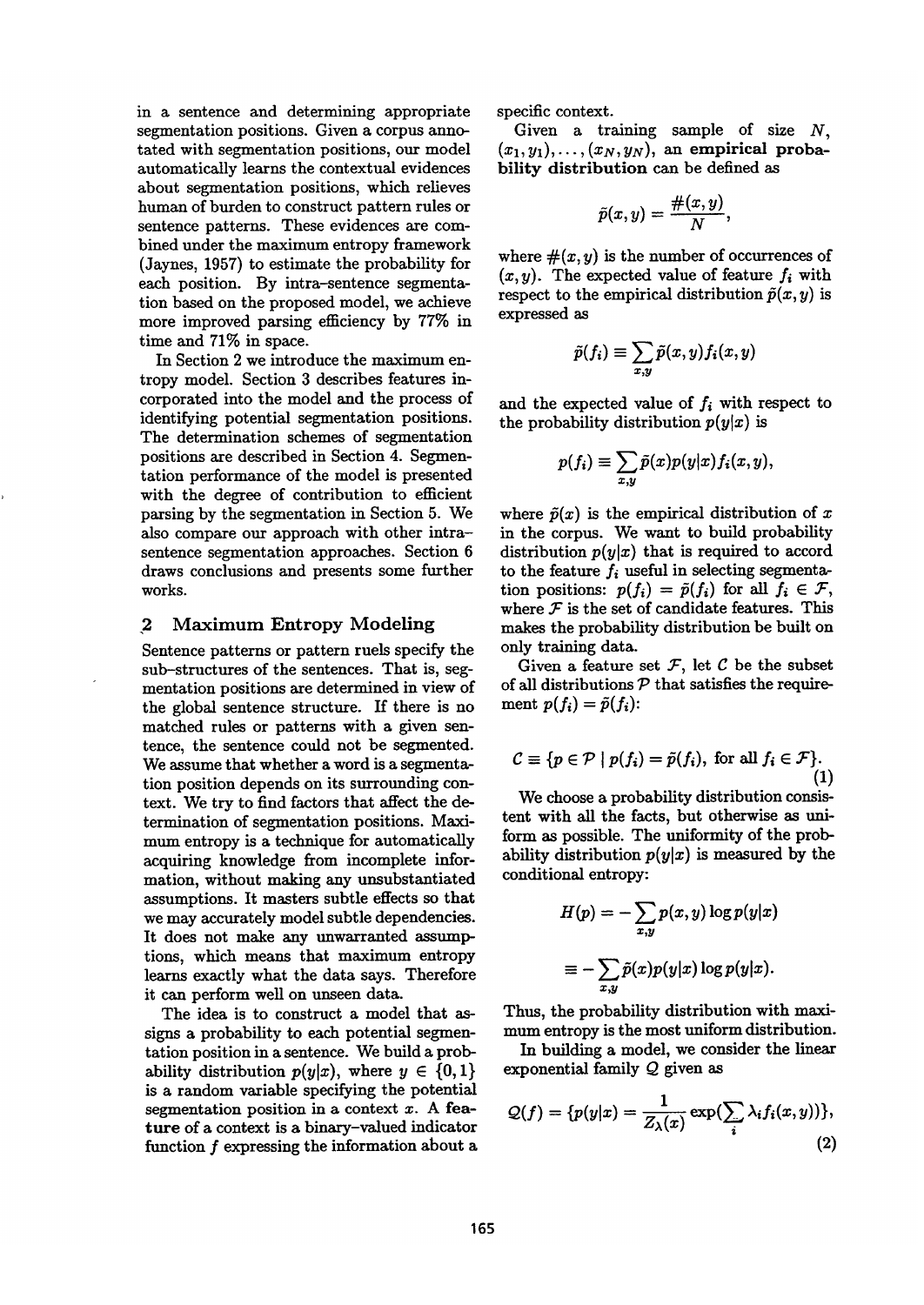where  $\lambda_i$  are real-valued parameters and  $Z_{\lambda}(x)$  is a normalizing constant:

$$
Z_{\lambda}(x) = \sum_{y} \exp(\sum_{i} \lambda_{i} f_{i}(x, y)).
$$

An intersection of the class Q of exponential models with the class of desired distribution (1) is nonempty, and the intersection contains the maximum entropy distribution and furthermore it is unique (Ratnaparkhi, 1994).

Finding  $p_* \in \mathcal{C}$  that maximizes  $H(p)$  is a problem in constrained optimization, which cannot be explicitly written in general. Therefore, we take advantage of the fact that the models in Q that satisfy  $p(f_i) = \tilde{p}(f_i)$  can be explained under the maximum likelihood framework (Ratnaparkhi, 1994). Maximum likelihood principle also gives the unique distribution  $p_*$ , the intersection of the class  $Q$ with  $\mathcal{C}$ .

We assume each occurrence of  $(x, y)$  is sampled independently. Thus, log-likelihood  $L_{\tilde{p}}(p)$  of the empirical distribution  $\tilde{p}$  as predicted by a model  $p$  can be defined as

$$
L_{\tilde{p}}(p) \equiv \log \prod_{x,y} p(y|x)^{\tilde{p}(x,y)} = \sum_{x,y} \tilde{p}(x,y) \log p(y|x).
$$

That is, the model we want to build is

$$
p_* = \arg\max_{p \in C} H(p) = \arg\max_{q \in \mathcal{Q}} L_{\tilde{p}}(q).
$$

The parameters  $\lambda_i$  of exponential model (2) are obtained by the *Generalized Iterative Scaling* algorithm (Darroch and Ratcliff, 1972).

### 3 Construction of Features

This section describes the features. From a corpus, contextual evidences of segmentation positions are collected and combined, resulting in features. The features are used in identifying potential segmentation positions and included in the model.

### 3.1 Segmentable Positions and Safe **Segmentation**

A sentence is constructed by the combination of words, phrases, and clauses under the well-defined grammar. A sentence can be segmented into shorter segments that correspond to the constituents of the sentence. That is, segments correspond to the nonterminal symbols of the context-free grammar<sup>1</sup>. The position of a word is called segmentable position that can be a starting position of a specific segment.

Though the analysis complexity can be reduced by segmenting a sentence, there is a mis-segmentation risk that causes parsing failures. A segmentation can be called safe segmentation that results in a coherent blocks of words. In English-Korean translation, safe segmentation is defined as the one which generates safe segments. A segment is safe, when there is a syntactic category symbol  $N^P$  dominating the segment and the segment can be combined with adjacent segments under a given grammar. In Figure 1, (a) is an unsafe segmentation because the second segment cannot be analyzed into one syntactic category, resulting in parsing failure. By the safe segmentation (b), the first segment corresponds to a noun phrase and the second to a verb phrase, so that we can get a correct analysis result.



Figure 1: Examples of unsafe/safe segmentation in English-Korean translation.

## 3.2 Lexical Contextual Constraints

A lexical context of a *word* includes sevenword window: three to the left of a *word and*  three to the right of a *word and a word* itself. It also includes the part-of-speeches of these words, subcategorization information for two words to the left, and position value. The position value *posi\_v* of the ith word wi is calculated as

$$
posi_{\cdot}v = \lceil \frac{i}{n} \times R \rceil,
$$

where n is the number of words and  $R^2$  represents the number of regions in the sentence. Region is the sequentially ordered block of

<sup>&</sup>lt;sup>1</sup>Nonterminal symbols include the ones for phrases. such as NP (noun phrase) and VP (verb phrase),

and the ones for clauses like RLCL (relative clause), SUBCL (subordinate clause).

<sup>&</sup>lt;sup>2</sup>It is a heuristically set value, and we set R as 4.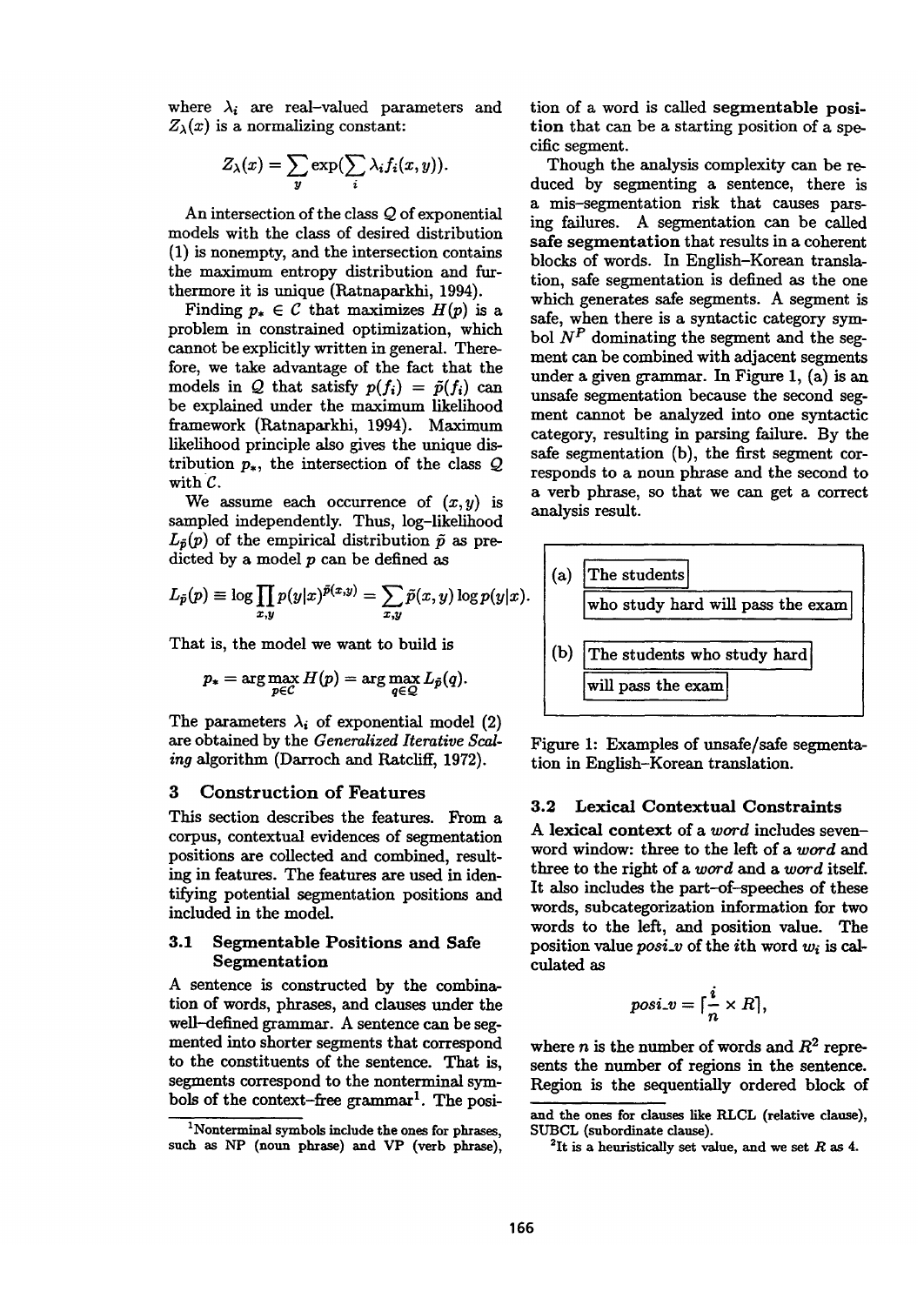words in a sentence, and *posi\_v* represents the region in which a word lies. It is included to reflect the influence of the position of a word on being a segmentation position. Thus, the lexical context of a word is represented by 17 attributes as shown in Figure 2.

| $s\_position?$               |
|------------------------------|
| $word_i$                     |
| $w_{i-3},\ldots,w_{i+3}$     |
| $p_{i-3},\ldots,p_{i+3}$     |
| $s\_cat_{i-2}, s\_cat_{i-1}$ |
| $posi$ - $v$                 |

Figure 2: The structure of lexical context.

An example of a training data and a resulting lexical context is shown in Figure 3. A symbol '#' represents a segmentation position marked by human annotators. Therefore, the lexical context of word *when* includes the value 1 for attribute *s\_position?* and followings: three words to the left of *when (became, terribly, and worried)* and part-of-speeches of each word (VERB ADV ADJ), three words to the right *(they, saw, and what)* and partof-speeches (PRON VERB PRON), subcategorization information for two words to the left  $(0 1)$ , and position value  $(2)$ .

Of course his parents became terribly worried #when they saw what was happening to Atzel.

( 1 when became terribly worried they saw what VERB ADV ADJ PRON VERB PRON 0 1 2 )

Figure 3: An example of a training data and a lexical context.

To get reliable statistics, much training data is required. To alleviate this problem, we generate lexical contextual constraints by combining lexical contexts and collect statistics for them. To generate lexical contextual constraints and to identify segmentable positions, we define two operations *join*  $(\oplus)$  and *consistency*  $(\equiv)$ . Let  $(a_1, \ldots, a_n)$  and  $(b_1, \ldots, b_n)$  be lexical contexts and  $(C_1, \ldots, C_n)$  be lexical contextual constraint. The operation *join* is defined as

$$
(a_1, \ldots, a_n) \oplus (b_1, \ldots, b_n) = (C_1, \ldots, C_n),
$$

$$
C_i = \begin{cases} \n' *' & \text{if } a_i \neq b_i \\ \na_i & \text{if } a_i = b_i \n\end{cases},
$$

where  $'$ <sup> $\star'$ </sup> is *don't-care term* accepting any value. A lexical contextual constraint is generated as a result of *join* operation. The *consistency* is defined as

$$
((a_1,\ldots,a_n)\equiv (C_1,\ldots,C_n)\big)=k,
$$

 $1$  if  $(C_i=a_i \text{ or } C_i{'}*') \text{ for all } 1\leq i \leq n$  $k = 0$  otherwise

The algorithm for generating lexical contextual constraints is shown in Figure 4.

- Input: a set of active lexical contexts  $LC_w = \{lc_1 \dots lc_n\}$  for word w, where  $lc_i = (a_1, \ldots, a_n)$ .
- Output: a set of lexical contextual constraints  $LCC_w = \{lcc_1 \dots lcc_k\},\$ where  $lcc_i = (C_1, \ldots, C_n)$ .
- 1. Initialize  $LCC_w = \emptyset$
- 2. Do the followings for each  $lc_i \in LC_w$
- (a) For all  $lc_i(j \neq i)$ ,  $Count(lc_i) = #$  of matched attributes with  $lc_i$
- (b)  $max\_cnt = \arg max_{lc_i \in LC_w} Count(lc_i)$
- (c) For all  $lc_i$ , where  $Count(lc_i) = max\_cnt$ ,  $lcc = lc_i \oplus lc_j, \quad LCC_w \leftarrow LCC_w \cup \{lcc\}$

Figure 4: Algorithm for generating lexical contextual constraints.

A Icc plays the role of a feature. Following is an example of a feature.

$$
f(x,y) = \left\{ \begin{array}{cl} 1 & \text{if } x_{word} = \text{``that''} \text{ and } \\ & x_{i-1} = \text{``say''} \text{ and } y = 1 \\ 0 & \text{otherwise} \end{array} \right.
$$

We collect the statistics for each *lcc*. The frequency of each lcc is counted as the number of lexical contexts that satisfy the *consistency*  operation with the lcc.

$$
#(lcc) = \sum_{i=1}^{n} (lc_i \equiv lcc).
$$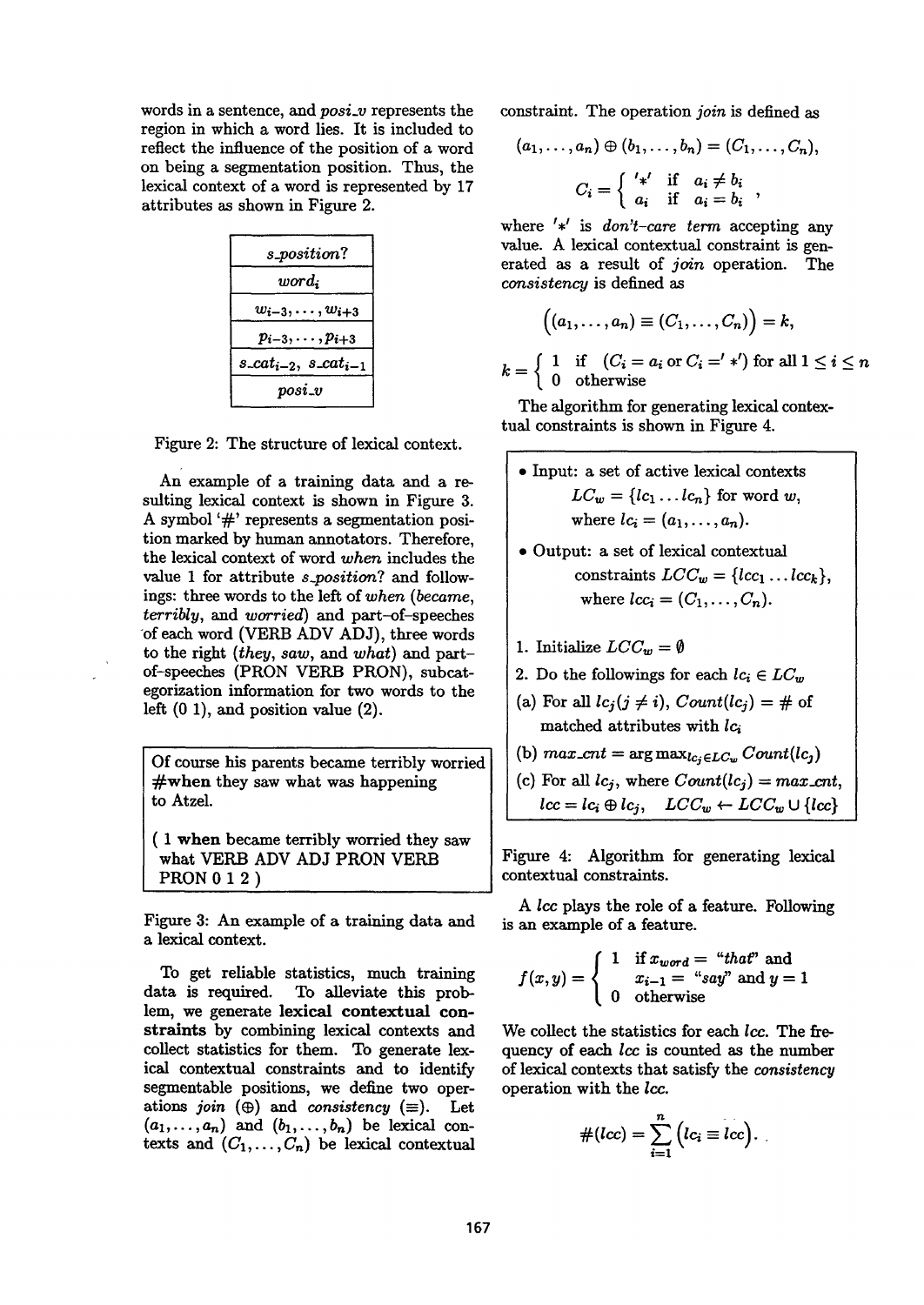Identifying segmentable positions is performed with the *consistency* operation with the lexical context of word w and  $lcc \in LCC_w$ . The word whose lexical context is consistent with *lcc* is identified as a segmentable position.

## 4 Determination Schemes of Segmentation Positions

Segmentation positions are determined through two steps: identifying segmentable positions and selecting the most appropriate position among them. Segmentable positions are identified using the *consistency* operation. Maximum entropy model in Section 2 gives a probability to each position.

Segmentation performance is measured in terms of coverage and accuracy. Coverage is the ratio of the number of actually segmented sentences to the number of segmentation target sentences that are longer than  $\alpha$  words, where  $\alpha$  is a fixed constant distinguishing long sentences from short ones. Accuracy is evaluated in terms of the safe segmentation ratio. They are defined as follows:

$$
coverage = \frac{\# \text{ of actually segmented Sent.}}{\# \text{ of Sent. to be segmented}}
$$
\n
$$
accuracy = \frac{\# \text{ of Sent. with safe segmentation}}{\# \text{ of actually segmented Sent.}}
$$
\n(4)

### 4.1 Baseline Scheme

No contextual information is used in identifying segmentable positions. They are empirically identified. A word that is tagged as a segmentation position more than 5 times is identified as a segmentable position. A set of segmentable positions,  $D$ , is as follows.

 $D = \{w_i \mid w_i \text{ is tagged as segmentation position}\}$ 

and 
$$
\#(\text{tagged }w_i) \geq 5
$$

In order to select the most appropriate position, the segmentation appropriateness of each position is evaluated by the probability of word *wi:* 

$$
p(w_i) = \frac{\text{\# of tagged } w_i}{\text{\# of } w_i \text{ in the corpus}}
$$

 $p(w_i)$  represents the tendency that word  $w_i$ will be used as a segmentation position. A segmentation position  $w_*$  is selected as the one that has highest  $p(w_i)$  value:

$$
w_* = \arg\max_{w_i \in \mathcal{D}} p(w_i).
$$

This scheme serves as a baseline for comparing the segmentation performance of the models.

## 4.2 A Scheme using Lexical Contextual Constraints

Lexical contextual constraints are used in identifying segmentable positions. Compared with the baseline scheme, this scheme considers contextual information of a word. All consistent words with the defined lexical contextual constraints form a set of segmentable positions  $\mathcal{D}$ .

$$
\mathcal{D} = \{w_i \mid (lc_{w_i} \equiv lc_{w_i}) = 1\}.
$$

The maximum likelihood principle gives a probability distribution for  $p(y \mid lcc_{w_i})$ , where  $y \in \{0,1\}$ . Segmentation appropriateness is evaluated by  $p(1 | lcc_w)$ . A position with the highest  $p(1 | lcc_{w_i})$  becomes a segmentation position:

$$
w_* = \arg\max_{w_i \in \mathcal{D}} p(1 \mid lcc_{w_i}).
$$

#### 4.3 A Scheme using Lexical Contextual Constraints with **Word Sets**

Due to insufficient training samples for constructing lexical contextual constraints, some segmentable positions may not be identified. To alleviate this problem we introduce word sets whose elements have linguistically similar features. We define four word sets: *coordinate conjunction set, subordinate conjunction set, interogative set, auxiliary verb set.* The categories of word sets and the examples of their members are shown in Table 1.

Table 1: The word sets and examples.

| Word Set                                          | Examples                                 |
|---------------------------------------------------|------------------------------------------|
| <b>Coordinate Conjunctions</b>                    | and, or, but                             |
| Subordinate Conjunctions $\int$ <i>if, when</i> , |                                          |
| Interogatives                                     | $how, what, \ldots$                      |
| <b>Auxiliary Verbs</b>                            | $\overline{can}, \textit{should}, \dots$ |

Coordinate conjunctions have only 3 members, but they frequently apprear in long sentences. Subordinate conjunctions have 25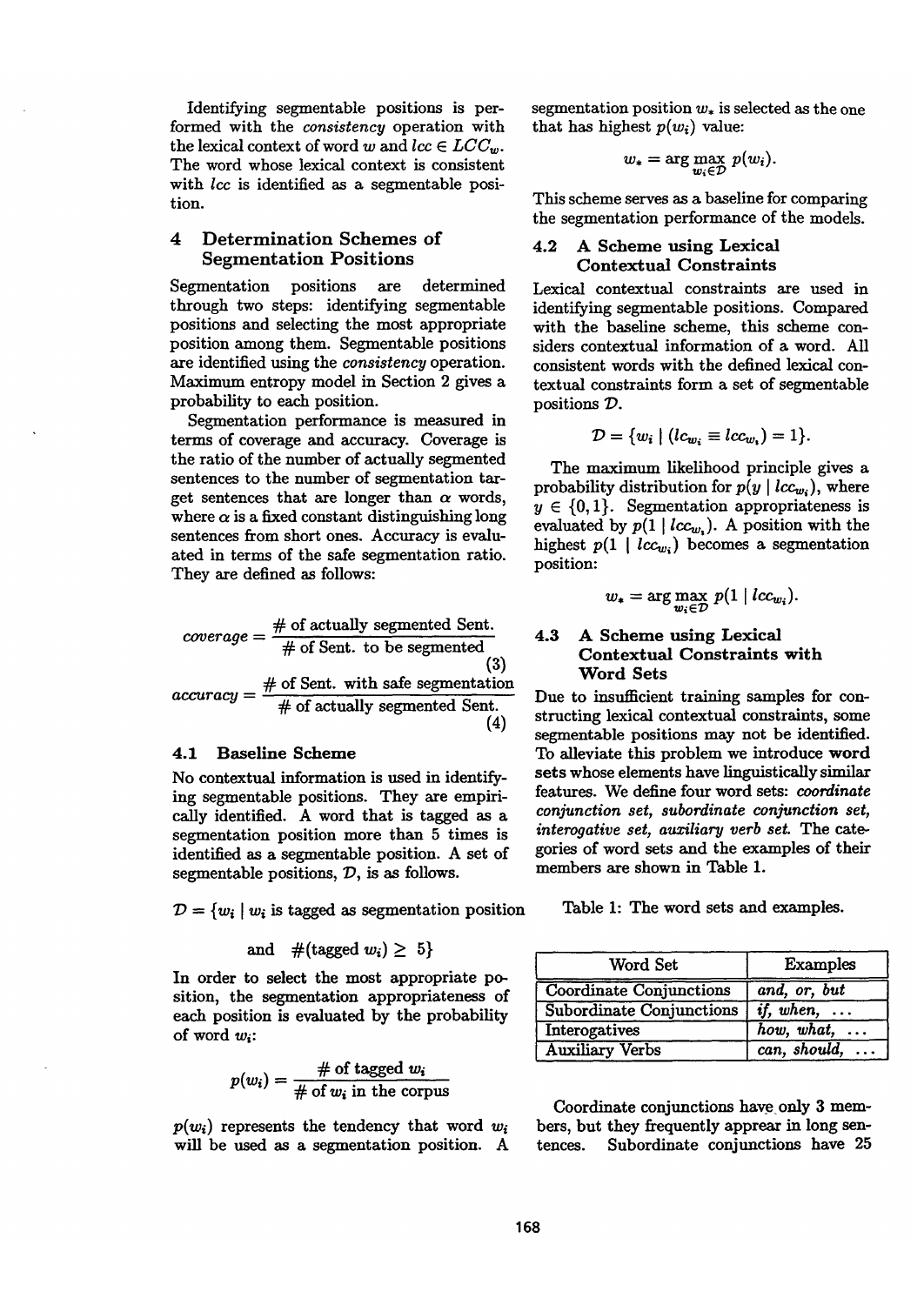members, interogatives 5 members, and auxiliary verbs have 12 members now. The words belonging to each word set are treated equally. Lexical contextual constraints are constructed for words and word sets, so the statistics is collected for both of them. The set of segmentable positions  $D~$  is defined somewhat differently as:

$$
\mathcal{D} = \{w_i, ws_j \mid (lc_{w_i} \equiv lcw_{v_i}) = 1
$$
  
or 
$$
(lc_{ws_j} \equiv lcw_{ws_j}) = 1\},\
$$

where *wsj* denotes a word set to which the jth word in a sentence belongs.

In this scheme,  $p(1 | lcc_{w_1})$  or  $p(1 | lcc_{ws_i})$ expresses the segmentation appropriateness of the position. Therefore, a segmentation position is determined by

$$
w_* = \arg \max_{\{w_i, w_{sj}\} \in \mathcal{D}} \{p(1 \mid lcc_{w_i}), \ p(1 \mid lcc_{ws_j})\}.
$$

#### 5 Experiments

#### 5.1 Corpus and Construction of the Maximum Entropy Model

We construct the corpus from two different domains, where the sentences longer than 15 words are extracted<sup>3</sup>. The training portion is used to generate lexical contextual constraints and to collect statistics for maximum entropy model construction. From high school English texts, 1500 sentences are tagged with segmentation positions by human. Two people who have some knowledge about English syntactic structures read sentences, and marked words as segmentation positions where they paused.

After generating lexical contextual constraints, we constructed the maximum entropy model  $p(y|x)$ , where x is a lexical contextual constraint and  $y \in \{0,1\}$ . The model incorporates features that occur more than 5 times in the training data. 3626 candidate features were generated without word sets and 3878 features with word sets. In Table 2, training time and the number of active features of the model are shown.

Segmentation performance is evaluated using test portion that consists of 1800 sentences ffrom two domains: high school English texts and the Byte Magazine.

Table 2: Construction of models.

|                             | Training<br>Time    | $#$ of<br><b>Active Features</b> |
|-----------------------------|---------------------|----------------------------------|
| Without<br><b>Word Sets</b> | $10 \,\mathrm{min}$ | 2720                             |
| With<br>Word Sets           | $12 \text{ min}$    | 2910                             |

#### 5.2 Segmentation Performance

In addition to coverage and accuracy, *SC*  value is also defined to express the degree of contribution to efficient parsing by segmentation. It is the ratio of the sentences that can benefit from intra-sentence segmentation. If a long sentence is not segmented or is segmented at unsafe segmentation positions, the sentence is called a segmentation error **sentence.**  *SC* value is calculated as

$$
SC = 1 - \frac{\text{\# of segmentation error sentences}}{\text{\# of segmentation target sentences}}.
$$

A sentence longer than  $\alpha$  words is considered as the segmentation target sentence, where  $\alpha$  is set to 12. Table 3 compares segmentation performance for each determination scheme.

Table 3: Segmentation performance of the determination schemes of segmentation position.

| Determination   | Coverage/    | SC    |
|-----------------|--------------|-------|
| <b>Schemes</b>  | Accuracy (%) |       |
| <b>Baseline</b> | 100/77.6     | 0.776 |
| LCC             | 90.7/89      | 0.808 |
| LCC with        | 95.8/87.9    | 0.865 |
| Word Sets       |              |       |

By the comparison of the baseline scheme with others, the accuracy is observed to depend on the context information. Word sets are helpful for increasing coverage with less degradation of accuracy. Each scheme has superiority in terms of the different measures. But in terms of applicability to practical systems, the third scheme is best for our purpose. Table 4 shows the segmentation performance of the scheme using LCC with word sets.

*SU* value for the sentences from the same domain as training data is about 0.88, and

<sup>3</sup>The sentences with commas are excluded because comma is an explicit segmentation position. Segments **resulting from a segmentation at commas may be the**  manageable-sized ones. Our work is to segment long sentences without explicit segmentation positions.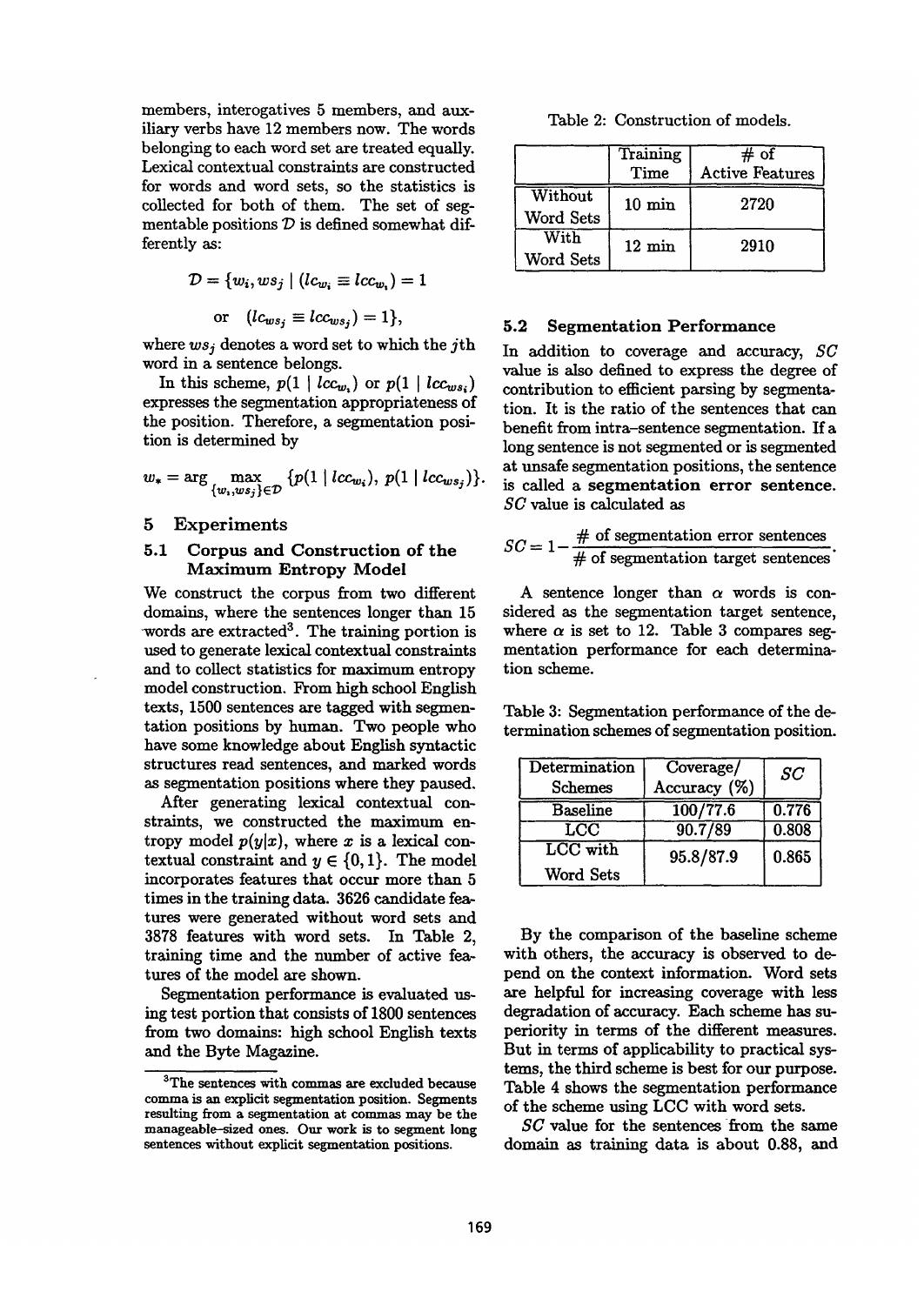| 5.4 Comparison with Related Works           |
|---------------------------------------------|
| The intra-sentence segmentation method      |
| based on the maximum entropy model is com-  |
| pared with other approaches in terms of the |

Length Accuracy(%) **<sup>I</sup>** *8C* 

about 0.85 for the sentenes from the Byte Magazine. Though they slightly differ between test domains, about 87% of long sentences can be parsed with less complexity and without causing parsing failures. It suggests that the intra-sentence segmentation method can be utilized for efficient parsing of the long sentences.

## **5.3 Parsing Efficiency**

Parsing efficiency is generally measured by the required time and memory for parsing. In most cases, parsing sentences longer than 30 words could not complete without intrasentence segmentation. Therefore, the parsing is performed for the sentences longer than 15 and less than 30 words. Ultra-Sparc 30 machine is used for experiments. The efficiency improvement was measured by

$$
EI_{time} = \frac{t_{unseg} - t_{seg}}{t_{unseg}} \times 100,
$$

$$
EI_{memory} = \frac{m_{unseg} - m_{seg}}{m_{unseg}} \times 100,
$$

where  $t_{unseq}$  and  $m_{unseq}$  are time and memory during parsing without segmentation and  $t_{sea}$ ,  $m_{sea}$  are for the parsing with segmentation. Table 5 summarizes the results.

By segmenting long sentences into several manageable-sized segments, we can parse long sentences with much less time and space.

segmentation coverage and the improvement of parsing efficiency.

In (Lyon and Frank, 1995)(Lyon and Dickerson, 1997), a sentence is segmented into three segments. Though parsing efficiency can be improved by segmenting a sentence, this method may be applied to only simple sen $t$ ences<sup>4</sup>. Long sentences are generally coordinate sentences<sup>5</sup> or complex sentences<sup>6</sup>. They have more than two subjects, so applying this method to such sentences seems to be inappropriate.

In (Kim and Kim, 1995), sentence patterns are used to segment long sentences. This method improve parsing efficiency by 30% in time and 58% in space. However collecting sentence patterns requires much human efforts and segmentation coverage is only about 36%.

Li's method (Li et al., 1990) for sentence segmentation also depends upon manualintensive pattern rules. Segmentation coverage seems to be unsatisfactory for practical machine translation system.

The proposed method can be applied to coordinate and complex sentences as well as simple sentences. It shows segmentation coverage of about 96%. In addition, it needs no **other**  human efforts except for constructing training data. Human annotators have only to read sentences and mark segmentation positions, which is more simple than collecting pattern rules or sentence patterns. We can also get much improved parsing efficiency: about 77% in time and about 71% in space.

170

| ${\rm Domain}$ | Sent.                 | Coverage/      | SC                |
|----------------|-----------------------|----------------|-------------------|
|                | Length                | $Accuracy$ (%) |                   |
|                | $15 - 19$             | 99.0/95.9      | 0.95              |
| High-School    | $20 - 24$             | 100/94.0       | 0.94              |
| English Text   | $25 - 29$             | 96.0/81.3      | 0.78              |
|                | $30\sim$              | 100/67.5       | 0.68              |
|                | $15\overline{\sim}19$ | 94.0 / 92.6    | 0.87              |
| <b>Byte</b>    | $20 - 24$             | 91.0 / 91.2    | 0.83              |
| Magazine       | $25 - 29$             | 92.5/94.6      | 0.88              |
|                | $30 -$                | 93.5/86.1      | $\overline{0.81}$ |
| $\rm Total$    | 1800                  | 95.8/87.9      | 0.87              |

Table 4: Segmentation performance of LCC

with word sets.

Table 5: Comparison of parsing efficiency with/without segmentation.

|              | High-School          | <b>Byte</b>       |
|--------------|----------------------|-------------------|
|              | English Text         | Magazine          |
| With         | $\overline{4.6}$ sec | $5.4 \text{ sec}$ |
| Segmentation | $0.9\ \text{MB}$     | $1.1\ \text{MB}$  |
| Without      | $19.6 \text{ sec}$   | $25.1$ sec        |
| Segmentation | $3.4 \overline{MB}$  | 3.7 <sub>MB</sub> |
| Improvement  | 76.5%                | 78.5%             |
|              | 73.5%                | 70.3%             |

**<sup>4</sup>A simple sentence has one subject and one predicate.** 

<sup>&</sup>lt;sup>5</sup>A coordinate sentence results from the combina**tion of several simple sentences by the coordinate conjunctions. -** 

**<sup>6</sup>A complex sentence consists of a main clause and several subordinate clauses.**